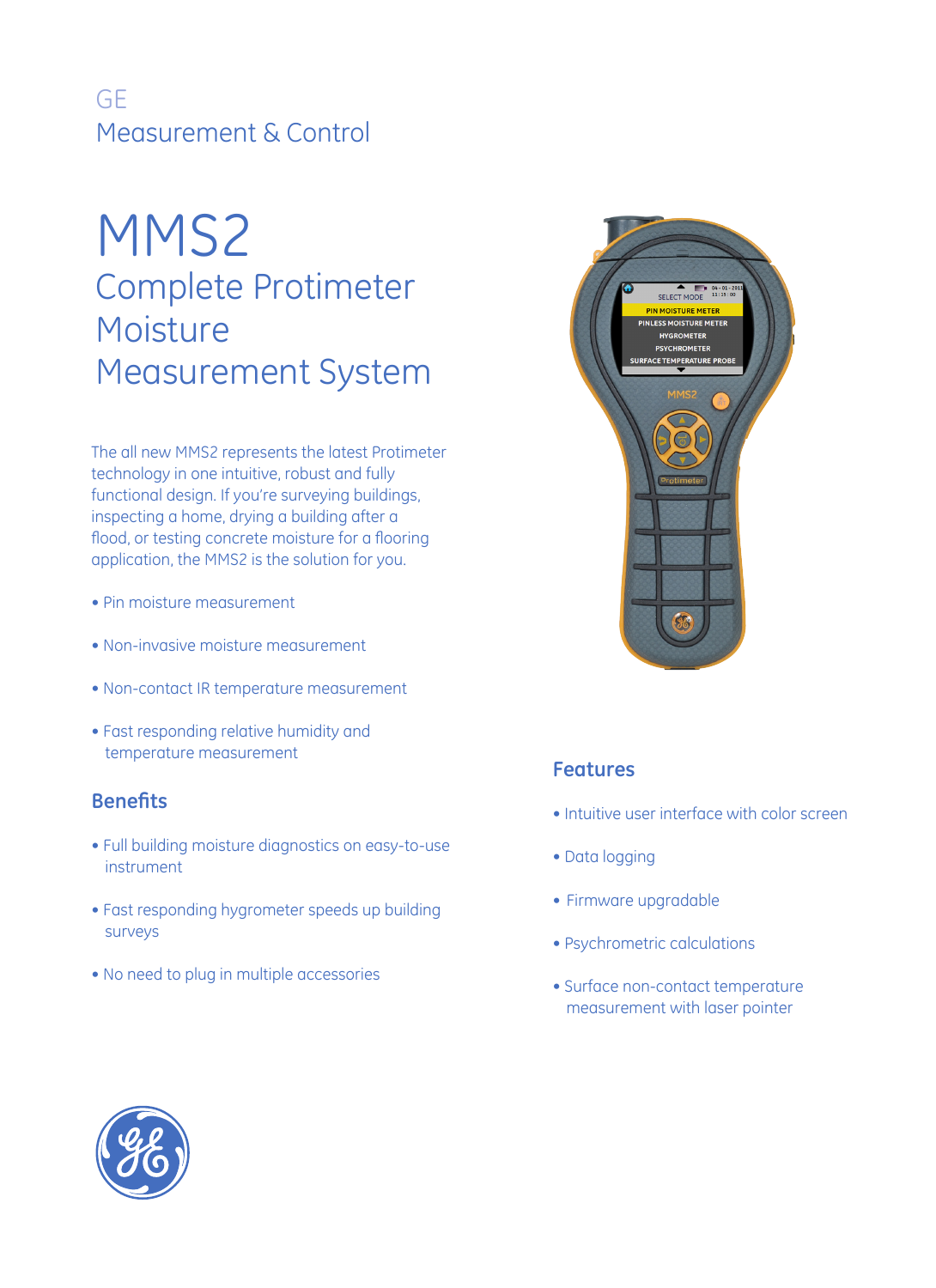## Four-In-One Moisture Measurement System

Measures moisture in wood and wood floors, drywall, concrete and concrete block, stucco, plaster, masonry and other building materials.

**Measure** (pin mode) diagnoses the extent of moisture intrusion for damage assessment and monitor drying out of building structures.

- Use built-in pin or plug in the heavy duty moisture probe for measuring in hard-to-reach areas
- Use deep wall pin-type probes to measure moisture in walls, wall cavity insulation, sub and surface structures
- Use accessories such as hammer probes to measure at depth

**Search** (non-invasive mode) behind ceramic tile, fine finishes, water stains, tile and vinyl floor coverings, wood, drywall, plaster, masonry, concrete and concrete block.

- Non-invasive pinless radio frequency finds moisture up to 3/4 in (19 mm) below surface
- Search mode not adversely affected by surface moisture

**Hygrometry** measures or monitors buildings for adequate ventilation affecting indoor air quality and moisture problems.

- Measures relative humidity and temperature, dew point and surface temperature, surface proximity to dew point (condensation) and grains per pound, as well as multiple psychrometric calculations
- Allows measurement of equipment such as dehumidifiers
- Measures equilibrium relative humidity in concrete floors using the in situ probe method
- Use to detect conditions for mold and fungus growth, that can lead to unhealthy living conditions

**Surface Temperature (IR)** checks surface temperature, utilizing laser pointer, calculates proximity to dewpoint.



*Measure*



*Search*



*Hygrometry*



*Infrared*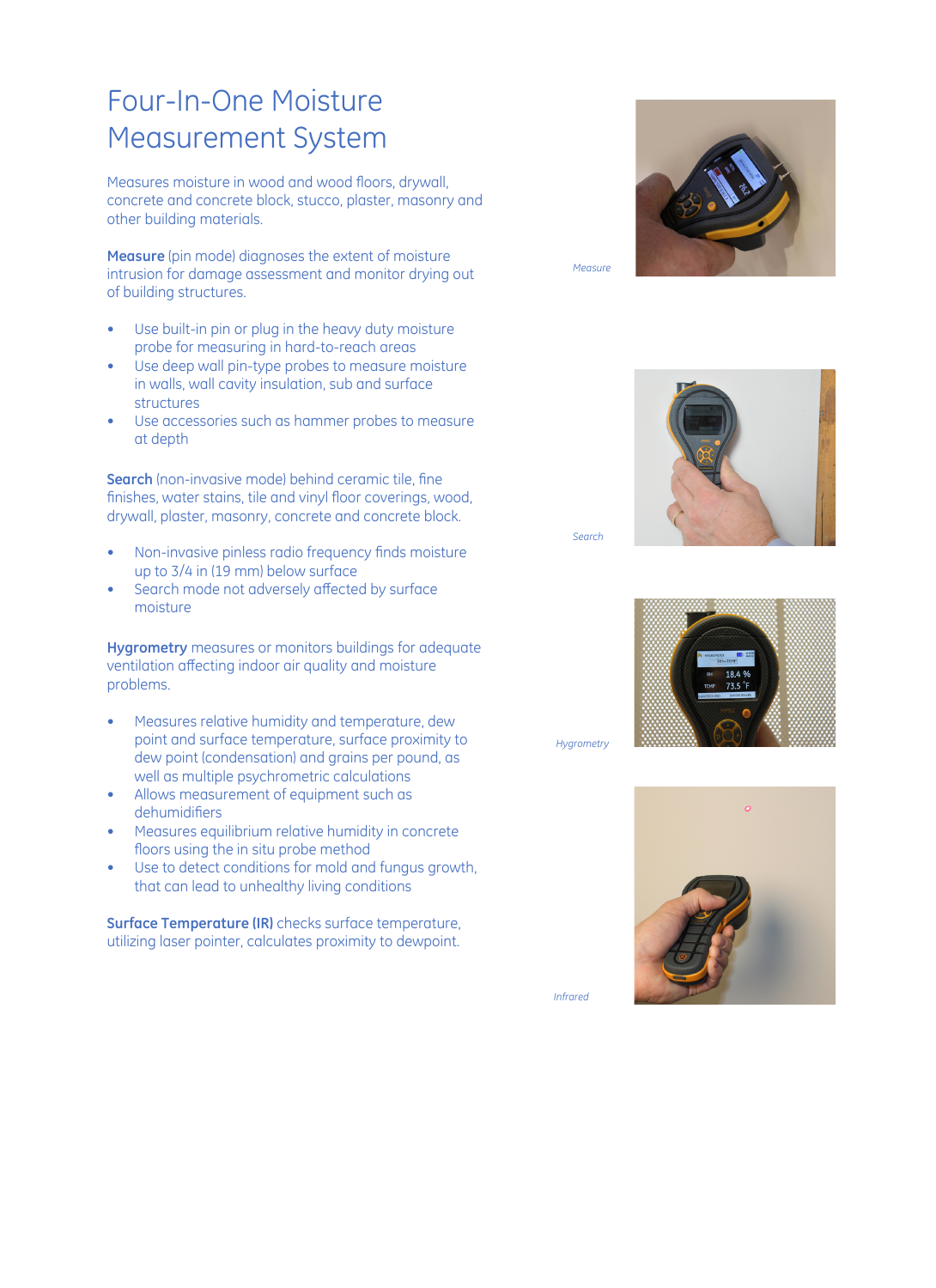## Data Storage Functions

When concise and accurate environmental readings need to be reported, the MMS Plus gets the job done. The ability to record readings instantly at the push of a button, and to continuously log when left on site, makes this instrument ideal for many applications including:

- Building survey
- Fire and flood restoration
- Concrete floor moisture measurement
- Indoor air quality
- Environmental health



## Humidity Probe Options

The MMS Plus may be used with three styles of interchangeable humidity probe, the Hygrostick, the Quikstick and the Quikstick ST. The Hygrostick (grey POL4750) can be used for high moisture applications such as concrete measurement. Quikstick (black POL8750) is a general purpose, fast-responding full range sensor.

## Concrete Floor Moisture Measurement

MMS2 can be used for measuring equilibrium relative humidity directly in concrete slabs. Protimeter pioneered this more accurate method, which includes drilling holes in the concrete, inserting a humidity sleeve and measuring the equilibrium humidity in the concrete. If excessive moisture is found, simply replace the sleeve cap for future retesting. This method also permits normal construction without disturbing the test surface.

A small hole is drilled in the concrete. Next, a humidity sleeve is inserted and capped flush with the floor. The relative humidity of the air in the test hole is now at the same moisture level as the concrete around it. Flooring product manufacturers normally recommend RH readings between 75% and 85% depending on the permeability of the product being installed.

Readings from multiple Hygrosticks can be taken and recorded with ease. Humidity readings can be taken with the use of humidity sleeves or humidity box. Hygrosticks, not Humisticks, should be used for this test.



*Quikstick ST POL78751, standard with all MMS2 kits and with the same performance as the standard Quikstick. A Quikstick ST can remain connected to the MMS 2 while using the pins.*



*Hygrostick part number POL4750, for high moisture applications.*